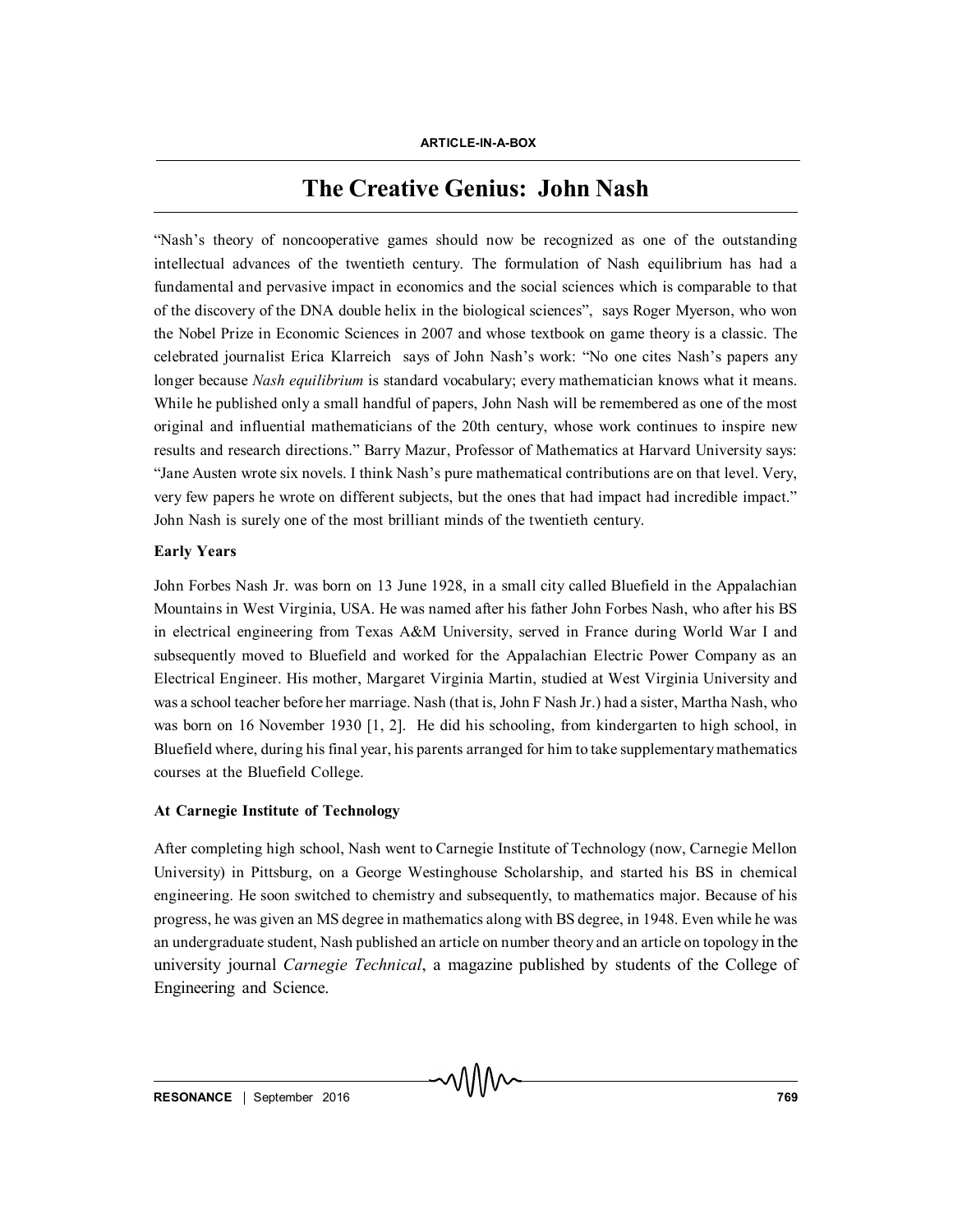When he graduated from Carnegie Institute of Technology, he had offers from Harvard University as well as Princeton University, to pursue his PhD and he accepted the offer from Princeton. Richard J Duffin, Nash's advisor at the Department of Mathematics, Carnegie Institute of Technology, in his letter recommending Nash to the graduate college at Princeton, wrote, "He is a mathematical genius." John L Synge, Head, Department of Mathematics, Carnegie Institute of Technology, in his recommendation letter to Princeton, wrote [3, 4], "Mr. Nash is unique in my experience of students. I would rank him among the best I have had, and possibly he is the very best. At first impression, he might seem inferior, since he does not write out his work in polished form, nor does he lecture impressively. However, this external clumsiness is more than compensated by quickness of understanding, originality, and capacity for seeing the inner meaning of an argument, all unrivalled in my experience."

His publication titled 'The Bargaining Problem' was the result of an idea that stuck him when he did an elective course in 'international economics' at Carnegie Institute of Technology. This work was published in *Econometrica* in 1950, and is currently known as the 'Nash bargaining solution'.

## **At Princeton University**

At Princeton, Nash was J.S.K. Fellow in Mathematics during 1948–49 and Atomic Energy Commission Pre-Doctoral Fellow during 1949–50. He submitted his 27-page typescript PhD dissertation titled 'Non-cooperative Games', under the supervision of Albert W Tucker and was awarded his PhD degree in 1950, which according to Milnor was his most widely influential work [5]. Further, according to Milnor, Nash was "an amazing person, highly original, and always attempting to make a name for himself by attacking the most difficult and significant mathematical problems." Nash conceptualized non-cooperative games and proved that any *n*-person non-cooperative game with finite action spaces has an equilibrium point, that is, a tuple of strategies of the players from which no player has an incentive to unilaterally deviate. His seminal publications on the topic include 'Equilibrium Points in *n*-person Games' which appeared in the *Proceedings of the National Academy of Sciences* in 1950, and 'Non-cooperative Games' which appeared in the *Annals of Mathematics* in 1951. Over the years, his ideas have become central in diverse fields such as economic theory and evolutionary biology.

#### **At Massachusetts Institute of Technology**

In 1951, Massachusetts Institute of Technology (MIT) offered Nash a position in their Mathematics faculty as 'C.L.E. Moore Instructor'. During his early years at MIT, he solved the open problem in differential geometry on isometric embeddability of abstract Riemannian manifolds in Euclidean spaces. His seminal paper titled 'Real Algebraic Manifolds' was published in the *Annals of Mathematics* in 1952. Nash's proof of the isometric embedding problem came as a complete surprise to much of the mathematical community. His methods were revolutionary. The great mathematician Mikhail Gromov said that Nash's work on the embedding problem struck him to be "as convincing as lifting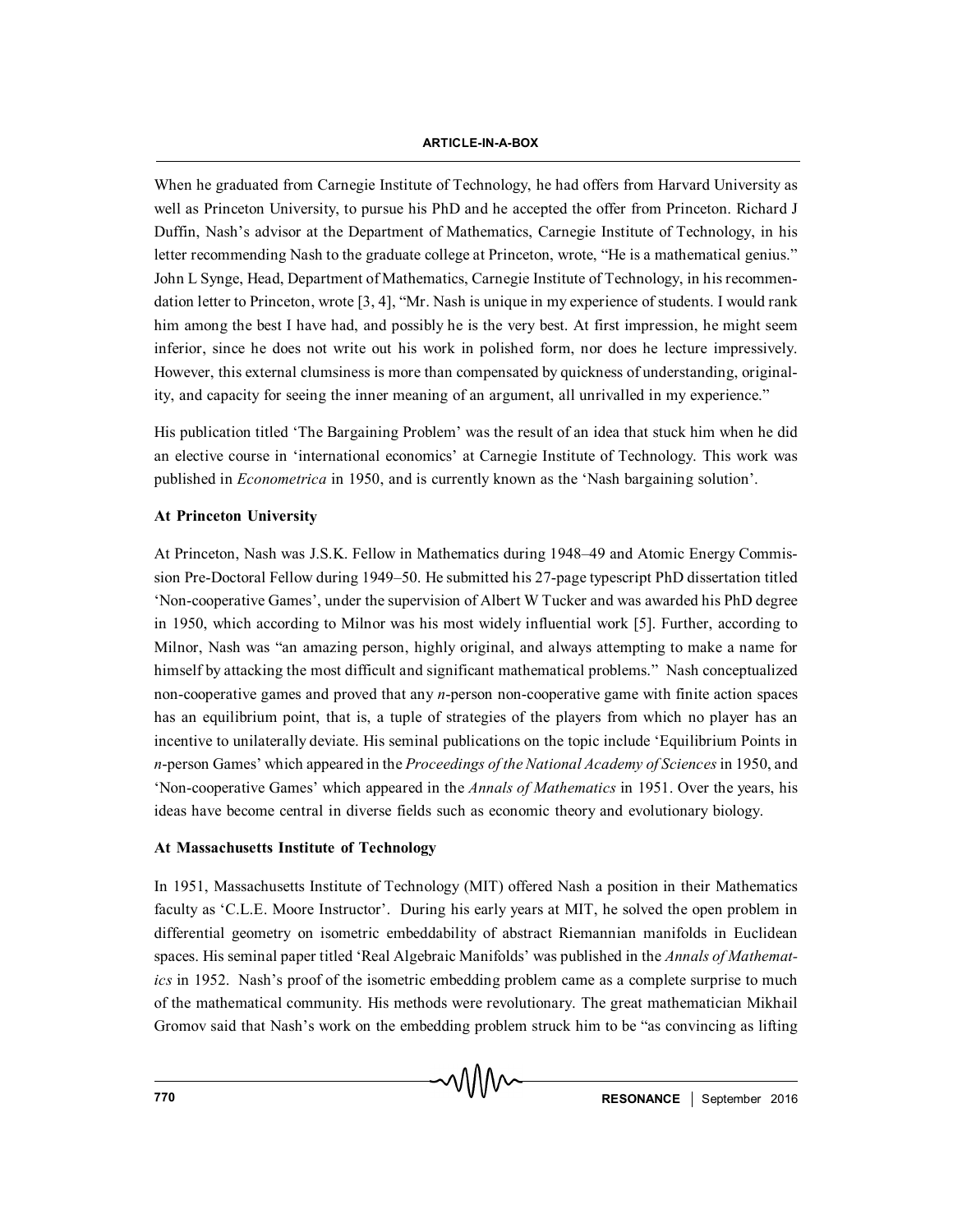oneself by the hair". But after great effort, Gromov finally understood Nash's proof: at the end of Nash's lengthy argument, Gromov said, Nash "miraculously, did lift you in the air by the hair!" Mikhail Gromov further stated [5] that in his opinion, Nash's contribution to geometry was incomparably greater than his contribution to economics by many orders of magnitude. To this remark, Nash mentioned that it was a matter of taste. Nash met Alicia Larde, who was a student at MIT, majoring in physics. They married in 1957.

#### **At Institute for Advanced Study, Princeton**

Around the same time, when Nash was on a sabbatical at the Institute for Advanced Study, Princeton, he started working on David Hilbert's 19th problem, 'Are the solutions of regular problems in the calculus of variations always necessarily analytic?' Ennio de Giorgi from Italy was also working on the problem at the same time, and both of them independently came up with their results. It is widely believed that if only one of them had derived this result, he would have been immediately awarded the Fields Medal in Mathematics.

#### **Later Years**

In 1958, Nash became a tenured Professor at MIT. In 1959, around the same time when Alicia was pregnant with their son, Nash started showing signs of paranoid schizophrenia. Subsequently, he resigned from MIT and was admitted to a hospital for treatment. His final discharge from hospital was in 1970, after which he slowly attained stability. Princeton allowed him to audit courses and he slowly got back to teaching and research. In 1978, he won the John von Neumann Theory Prize of the Institute for Operations Research and Management Sciences (INFORMS).

#### **Nobel Prize in Economic Sciences**

For his work on introducing "the distinction between cooperative games, in which binding agreements can be made, and non-cooperative games, where binding agreements are not feasible" and developing "an equilibrium concept for non-cooperative games that now is called Nash equilibrium", Nash was awarded the Sveriges Riksbank Prize in Economic Sciences in Memory of Alfred Nobel in 1994 (Nobel Prize), along with John C Harsanyi and Reinhard Selten, "for their pioneering analysis of equilibria in the theory of non-cooperative games". In 1995, Nash became Senior Research Mathematician at Princeton. He also won the American Mathematical Society's Steele Prize for his seminal contribution to research, in 1999.

## **Abel Prize and the Tragic End**

In 2015, the Norwegian Academy of Sciences and Letters awarded the Abel Prize to Nash and Louis Nirenberg "for striking and seminal contributions to the theory of nonlinear partial differential